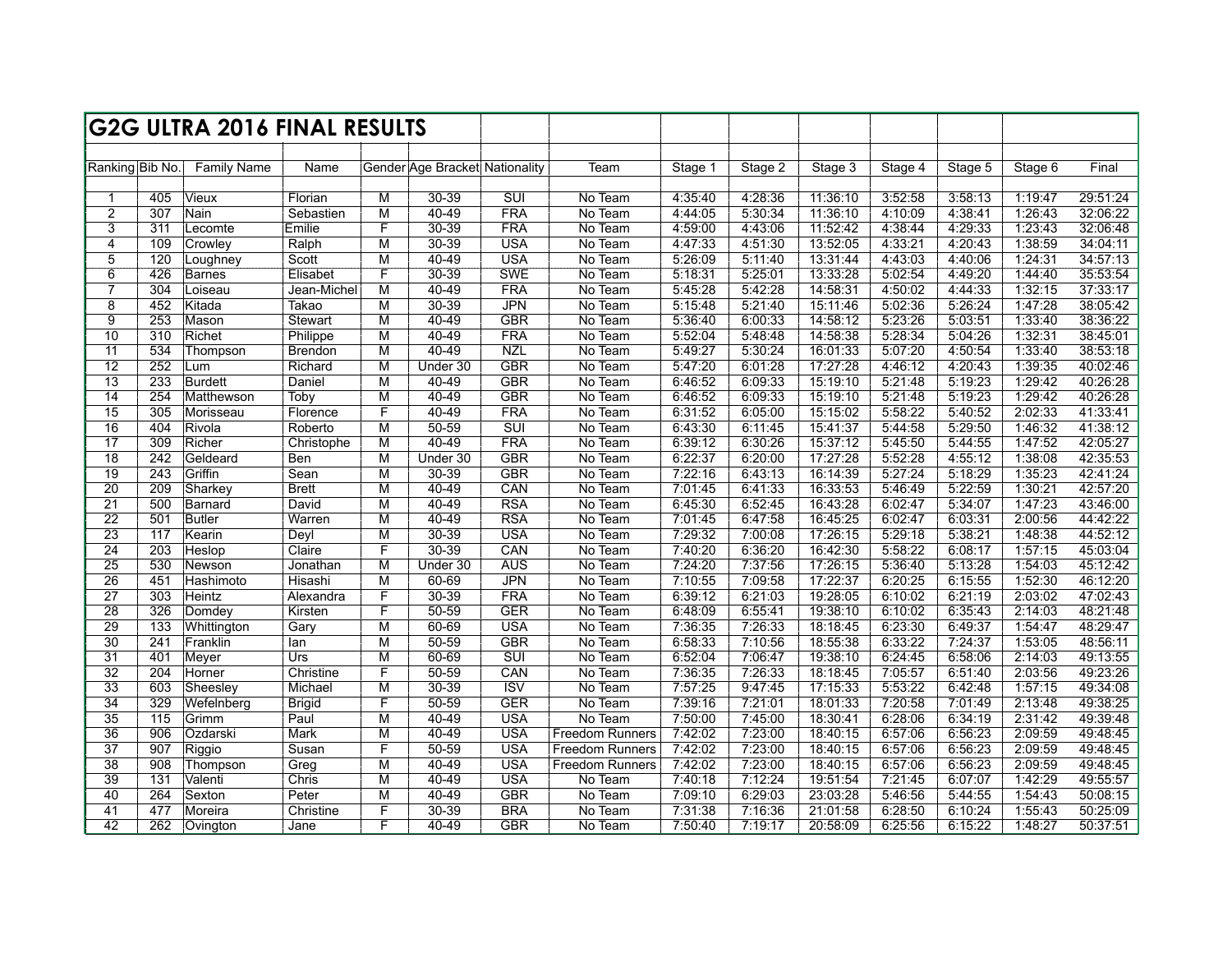| 43              | 270 | Wilson         | Simon          | М | $40 - 49$ | <b>GBR</b>              | No Team         | 7:50:40 | 7:20:30  | 20:58:09 | 6:25:56 | 6:15:22 | 1:48:27 | 50:39:04 |
|-----------------|-----|----------------|----------------|---|-----------|-------------------------|-----------------|---------|----------|----------|---------|---------|---------|----------|
| 44              | 256 | Mohring        | David          | М | 30-39     | <b>GBR</b>              | No Team         | 6:58:32 | 7:19:17  | 20:16:28 | 6:57:17 | 7:24:37 | 2:01:19 | 50:57:30 |
| 45              | 261 | Oliver         | David          | М | 40-49     | <b>GBR</b>              | No Team         | 7:38:29 | 7:57:15  | 18:07:20 | 7:39:55 | 7:38:08 | 2:11:40 | 51:12:47 |
| 46              | 266 | Swan-Smith     | Timothy        | M | 40-49     | <b>GBR</b>              | No Team         | 7:38:29 | 7:57:15  | 18:07:20 | 7:39:55 | 7:38:08 | 2:11:40 | 51:12:47 |
| 47              | 269 | Williams       | Jane           | F | $50 - 59$ | <b>GBR</b>              | No Team         | 8:00:14 | 7:52:40  | 18:53:23 | 7:05:57 | 7:16:54 | 2:10:52 | 51:20:00 |
| 48              | 228 | <b>Bennett</b> | Carolyn        | F | $50 - 59$ | <b>GBR</b>              | No Team         | 7:38:54 | 7:34:00  | 18:57:02 | 7:33:54 | 7:34:45 | 2:18:18 | 51:36:53 |
| 49              | 125 | Opdahl         | Peter          | М | $40 - 49$ | <b>USA</b>              | No Team         | 7:37:04 | 7:34:00  | 18:18:45 | 8:21:30 | 7:52:10 | 2:07:14 | 51:50:43 |
| 50              | 308 | Parmentier     | Gilles         | M | $40 - 49$ | <b>FRA</b>              | No Team         | 7:55:59 | 7:37:03  | 21:28:05 | 6:28:06 | 6:28:15 | 1:57:15 | 51:54:43 |
| 51              | 302 | Feutry         | Philippe       | М | $40 - 49$ | <b>FRA</b>              | No Team         | 7:55:59 | 7:37:03  | 21:28:05 | 6:28:06 | 6:28:15 | 1:57:39 | 51:55:07 |
| 52              | 207 | Reaney         | Sylvie         | F | $50 - 59$ | CAN                     | No Team         | 8:19:46 | 7:47:45  | 19:54:30 | 7:33:10 | 7:25:45 | 2:06:30 | 53:07:26 |
| 53              | 229 | Benson         | Josie          | F | 40-49     | <b>GBR</b>              | No Team         | 8:24:52 | 8:05:24  | 20:09:22 | 6:58:50 | 7:21:33 | 2:10:55 | 53:10:56 |
| 54              | 529 | McKay          | James          | М | 30-39     | <b>AUS</b>              | No Team         | 7:53:12 | 7:20:30  | 20:16:28 | 8:21:30 | 7:19:45 | 2:01:19 | 53:12:44 |
| 55              | 231 | <b>Boost</b>   | Johann         | М | $30 - 39$ | <b>GBR</b>              | No Team         | 6:51:49 | 6:29:03  | 23:03:28 | 7:21:45 | 7:23:19 | 2:30:42 | 53:40:06 |
| 56              | 376 | Garcia Berché  | <b>Beatriz</b> | F | $30 - 39$ | <b>ESP</b>              | No Team         | 8:47:04 | 8:21:48  | 19:25:42 | 7:35:33 | 7:12:57 | 2:18:44 | 53:41:48 |
| 57              | 528 | Joyce          | Vicky          | F | $40 - 49$ | <b>NZL</b>              | No Team         | 8:12:20 | 8:36:02  | 21:32:03 | 6:33:22 | 6:52:10 | 2:04:31 | 53:50:28 |
| 58              | 210 | Szucsko        | Terry          | M | 40-49     | CAN                     | No Team         | 7:52:25 | 7:44:15  | 21:08:02 | 7:34:42 | 7:08:52 | 2:25:06 | 53:53:22 |
| 59              | 267 | Taylor         | David          | М | $30 - 39$ | <b>GBR</b>              | No Team         | 8:03:03 | 8:01:55  | 20:09:22 | 7:53:20 | 8:11:45 | 2:05:27 | 54:24:52 |
| 60              | 328 | Wahl           | Nicola         | F | $50 - 59$ | GER                     | No Team         | 7:58:22 | 7:46:46  | 21:28:05 | 7:28:30 | 7:49:02 | 2:20:29 | 54:51:14 |
| 61              | 238 | Elliott        | Dave           | М | $50 - 59$ | <b>GBR</b>              | No Team         | 8:32:30 | 8:42:28  | 21:36:58 | 7:08:11 | 7:00:23 | 1:59:30 | 55:00:00 |
| 62              | 250 | Kyriacopoulos  | James          | М | $40 - 49$ | <b>GBR</b>              | No Team         | 8:32:30 | 8:42:28  | 21:36:58 | 7:08:11 | 7:00:23 | 1:59:30 | 55:00:00 |
| 63              | 227 | Badrawy        | Adam           | М | $30 - 39$ | <b>GBR</b>              | No Team         | 7:57:51 | 7:53:31  | 20:58:09 | 7:31:56 | 8:40:11 | 1:58:24 | 55:00:02 |
| 64              | 226 | Allum          | Paul           | M | $40 - 49$ | <b>GBR</b>              | No Team         | 8:47:04 | 8:19:16  | 21:18:54 | 6:57:48 | 8:25:39 | 1:55:16 | 55:43:57 |
| 65              | 476 | Costa          | Douglas        | М | $30 - 39$ | <b>BRA</b>              | No Team         | 7:31:38 | 7:16:36  | 21:01:58 | 9:13:58 | 8:25:39 | 2:21:17 | 55:51:06 |
| 66              | 107 | Cheatham       | Shawn          | M | $30 - 39$ | <b>USA</b>              | No Team         | 8:14:57 | 7:20:40  | 22:50:00 | 7:30:22 | 7:44:39 | 2:21:18 | 56:01:56 |
| 67              | 403 | Pinto          | Alain          | М | $40 - 49$ | POR                     | No Team         | 8:06:01 | 8:20:04  | 20:09:22 | 8:56:31 | 8:25:39 | 2:21:17 | 56:18:54 |
| 68              | 402 | Pieren         | Laurent        | М | $50 - 59$ | $\overline{\text{SUI}}$ | No Team         | 8:49:07 | 8:38:00  | 21:28:05 | 7:35:33 | 8:03:55 | 2:04:45 | 56:39:25 |
| 69              | 600 | Lynch          | Rory           | М | $50 - 59$ | <b>BVI</b>              | No Team         | 9:17:35 | 8:44:47  | 20:09:22 | 8:25:02 | 7:56:46 | 2:06:07 | 56:39:39 |
| 70              | 526 | Dalton         | Anna           | F | $40 - 49$ | <b>NZL</b>              | No Team         | 8:12:20 | 8:36:02  | 21:32:03 | 7:28:55 | 8:25:39 | 2:30:21 | 56:45:20 |
| $\overline{71}$ | 237 | Collingbourne  | Robert         | M | $40 - 49$ | <b>GBR</b>              | No Team         | 9:00:42 | 9:04:34  | 21:43:25 | 9:00:02 | 6:34:57 | 2:05:43 | 57:29:23 |
| $\overline{72}$ | 246 | Harold         | Alex           | М | $30 - 39$ | <b>GBR</b>              | No Team         | 9:00:42 | 9:04:34  | 21:43:25 | 9:00:02 | 6:52:55 | 2:05:43 | 57:47:21 |
| $\overline{73}$ | 260 | Nicholson      | Victoria       | F | 30-39     | <b>GBR</b>              | No Team         | 9:00:42 | 9:04:34  | 21:43:25 | 9:00:02 | 6:52:55 | 2:05:43 | 57:47:21 |
| 74              | 306 | Mrhar          | Marouane       | М | $30 - 39$ | <b>FRA</b>              | No Team         | 8:26:10 | 8:17:56  | 23:04:15 | 7:35:33 | 8:18:46 | 2:36:33 | 58:19:13 |
| $\overline{75}$ | 888 | Clarance       | Leon           | М | $40 - 49$ | <b>GBR</b>              | No Team         | 8:47:04 | 9:30:55  | 21:18:54 | 8:25:02 | 8:53:11 | 2:22:35 | 59:17:41 |
| 76              | 902 | Riojas         | Raimundo       | M | $40 - 49$ | <b>GUA</b>              | Hombres de Maiz | 8:14:08 | 7:55:27  | 26:42:55 | 7:22:00 | 6:54:41 | 2:14:25 | 59:23:36 |
| 77              | 249 | Kennett        | lan            | M | $40 - 49$ | <b>GBR</b>              | No Team         | 9:00:42 | 9:04:34  | 21:43:25 | 9:00:02 | 7:43:09 | 3:05:43 | 59:37:35 |
| 78              | 128 | Thomson        | Eric           | M | $40 - 49$ | <b>USA</b>              | No Team         | 8:25:52 | 9:42:22  | 23:20:07 | 8:57:52 | 7:21:00 | 2:27:35 | 60:14:48 |
| 79              | 126 | Rohnacher      | Eric           | M | $30 - 39$ | <b>USA</b>              | No Team         | 9:31:18 | 9:42:22  | 23:16:40 | 8:21:26 | 8:05:48 | 2:18:10 | 61:15:44 |
| 80              | 904 | LeBow          | Matthew        | M | 40-49     | <b>USA</b>              | Team Jamesy 2   | 9:44:51 | 9:02:02  | 24:29:43 | 8:14:13 | 7:38:08 | 2:21:26 | 61:30:23 |
| 81              | 129 | Tkalcevic      | Niki           | F | $30 - 39$ | <b>USA</b>              | No Team         | 9:07:42 | 7:38:33  | 26:36:20 | 7:31:36 | 9:11:11 | 2:20:58 | 62:26:20 |
| 82              | 106 | <b>Burke</b>   | Caitlyn        | F | Under 30  | <b>USA</b>              | No Team         | 9:07:42 | 8:01:07  | 26:38:38 | 8:14:13 | 9:11:22 | 2:20:58 | 63:34:00 |
| 83              | 202 | Flaman         | Crystal        | F | 40-49     | CAN                     | No Team         | 9:53:45 | 9:25:30  | 24:32:47 | 8:21:30 | 9:00:20 | 2:33:33 | 63:47:25 |
| 84              | 208 | Richardson     | Leanne         | F | $40 - 49$ | CAN                     | No Team         | 9:30:06 | 9:18:01  | 24:29:43 | 8:43:48 | 8:49:59 | 2:58:19 | 63:49:56 |
| 85              | 248 | Jackets        | Gary           | M | $50 - 59$ | <b>GBR</b>              | No Team         | 9:35:15 | 9:18:01  | 24:29:43 | 8:43:48 | 8:40:16 | 3:05:01 | 63:52:04 |
| 86              | 453 | Miura          | Koji           | М | 50-59     | <b>JPN</b>              | No Team         | 9:33:59 | 9:29:47  | 24:58:20 | 8:37:36 | 8:51:13 | 2:29:21 | 64:00:16 |
| 87              | 151 | Laughland      | Andrew         | М | $50 - 59$ | <b>GBR</b>              | No Team         | 9:46:01 | 10:01:15 | 22:20:47 | 9:20:21 | 9:57:09 | 2:44:50 | 64:10:23 |
| 88              | 232 | Bourne         | Gary           | М | $50 - 59$ | <b>GBR</b>              | No Team         | 9:46:01 | 10:01:15 | 23:09:57 | 8:49:52 | 9:55:26 | 2:42:01 | 64:24:32 |
| 89              | 200 | Botterill      | Carolin        | F | $50 - 59$ | CAN                     | No Team         | 9:05:05 | 8:56:24  | 26:15:05 | 8:35:36 | 9:04:00 | 2:38:28 | 64:34:38 |